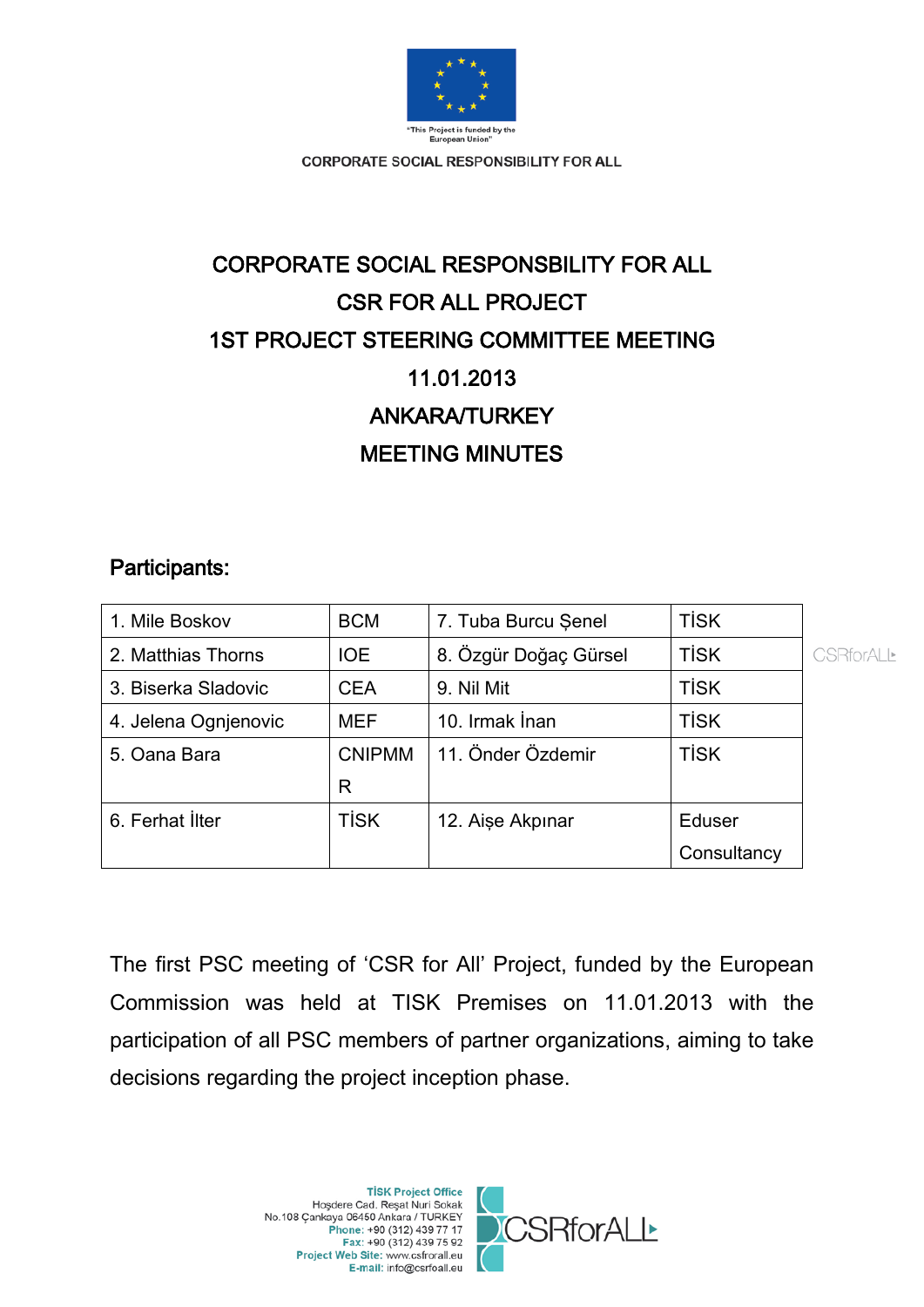

# Agenda:

- 1. Short presentation of the project inception and implementation phases, steps forward
- 2. Approval of the Project staff by the PSC
- 3. Draft agenda of the Project kick-off meetings
- 4. Draft power point presentations to be presented at the kick-off meetings
- 5. Presentation of the project draft visibility materials
	- Brochures
	- Logo
	- Posters
- 6. Presentation of the Project web-site

**CSRforALL\*** 

- 7. Presentation of the draft reports to be prepared during the inception phase
	- Project road map
	- Project implementation strategy
	- Operational plan
	- Communication and Dissemination Strategy
	- Inception Report
- 8. Planning of Project Opening Conference in Brussels
	- Approval of the power point presentation to be made at the **Conference**
	- Planning the strategy to be followed in Brussels
- 9. Determination of the date and place of the next PSC meeting

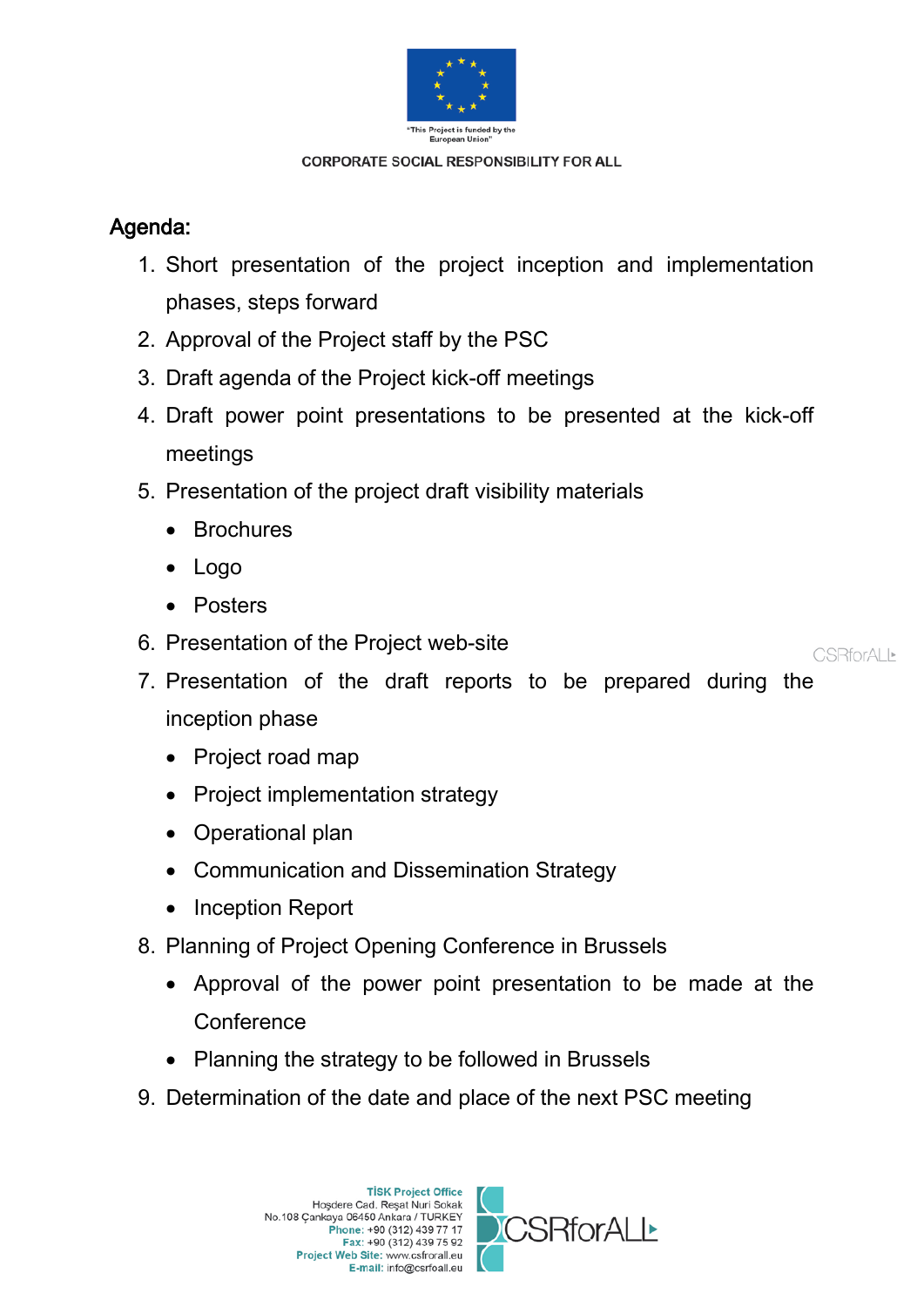

- 10. Financial issues
- 11. Any other business.

TISK Deputy General Secretary Ferhat İlter, welcomed the PSC Members of all partners and expressed TISK's best intentions for a successful Project implementation. He highlighted that, TISK perceives itself as the organization assuming responsibility rather than being the only conductor of the Project. He indicated that, TISK considers each partner as equal organizations.

Özgür Doğaç Gürsel gave a brief outline of the Project implementation including main activities which will be undertaken throughout the Project **CONFOTALL** life cycle.

Matthias Thorns asked if there is a timeline specified for Project activities. He indicated that it is necessary for partners to see which point they are on at the moment.

Tuba Burcu Şenel clarified that, during the inception phase of the project, timeline will be organized together with all partners although there is already a draft version available. She stated that, a draft version of the timeline will be prepared and sent to partners before the second PSC meeting.

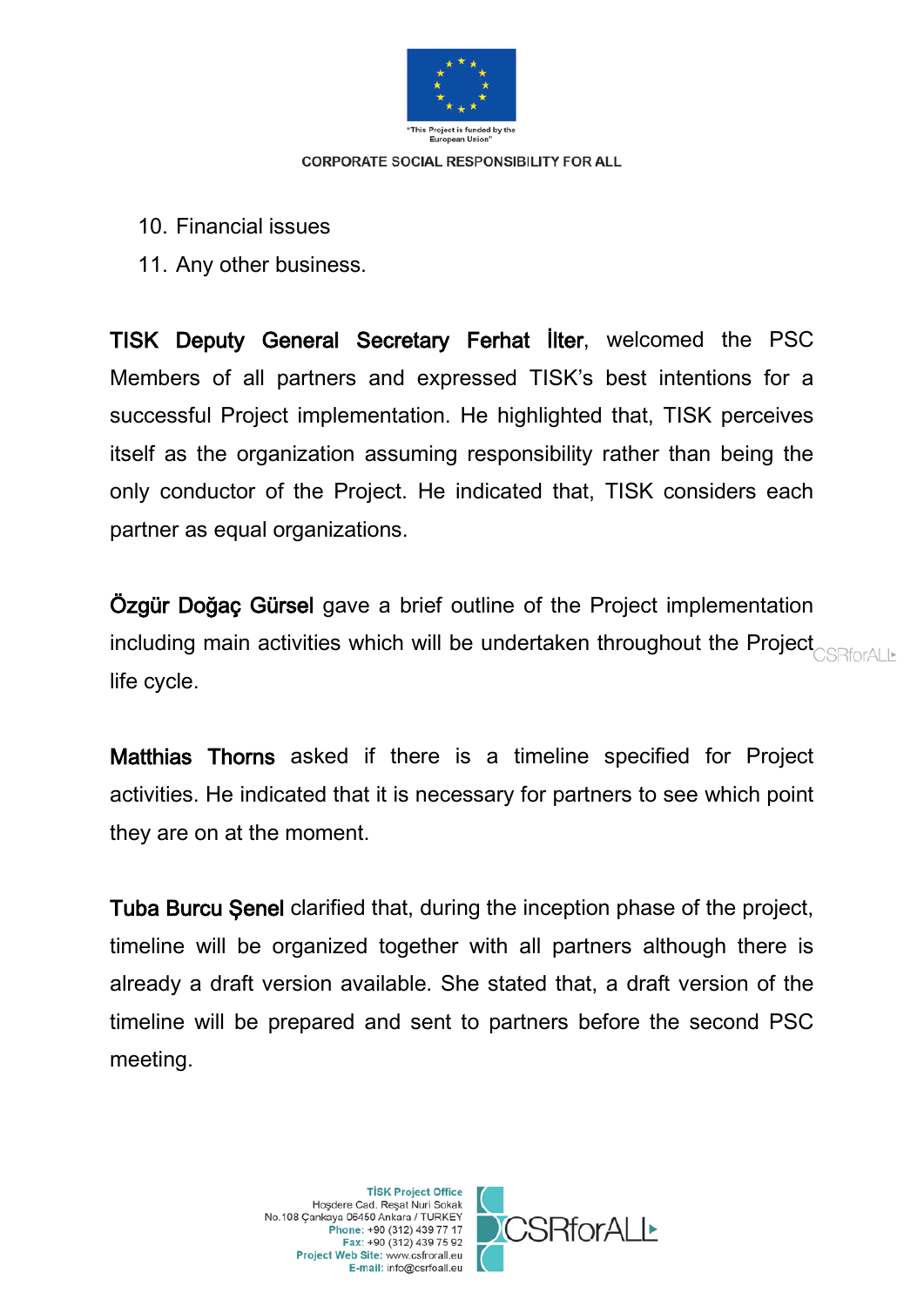

Aişe Akpınar proposed in commenting on the timeline of activities, Partners should consider within their own perspective in terms of looking out for previously committed events, official holidays etc. She also added that a Road Map was prepared by TISK and additional activities and events may be considered during the implementation of the Project.

Tuba Burcu Şenel indicated that the agenda of kick-off meetings prepared for the PSC meeting was a draft version and each organization may revise it according to its own priorities and timeline.

Jelana Ognjenovic stated that, 60 people targeted to participate to the national conference may be problematic for Montenegro considering its **CONFICTALL** population in general.

Aişe Akpınar clarified that the number of participants is provided with the proposal which is important to meet. However, if due to practical reasons this target is not likely to be met, then it is possible to revise and perhaps redefine the agenda to make it more attractive to a wider audience.

Mile Boskov indicated that it is important to have these conferences and trainings as comprehensive as possible. He stated that, there would be many companies and NGOs interested in the topic and that it would be very beneficial if the partners could convince various organizations to



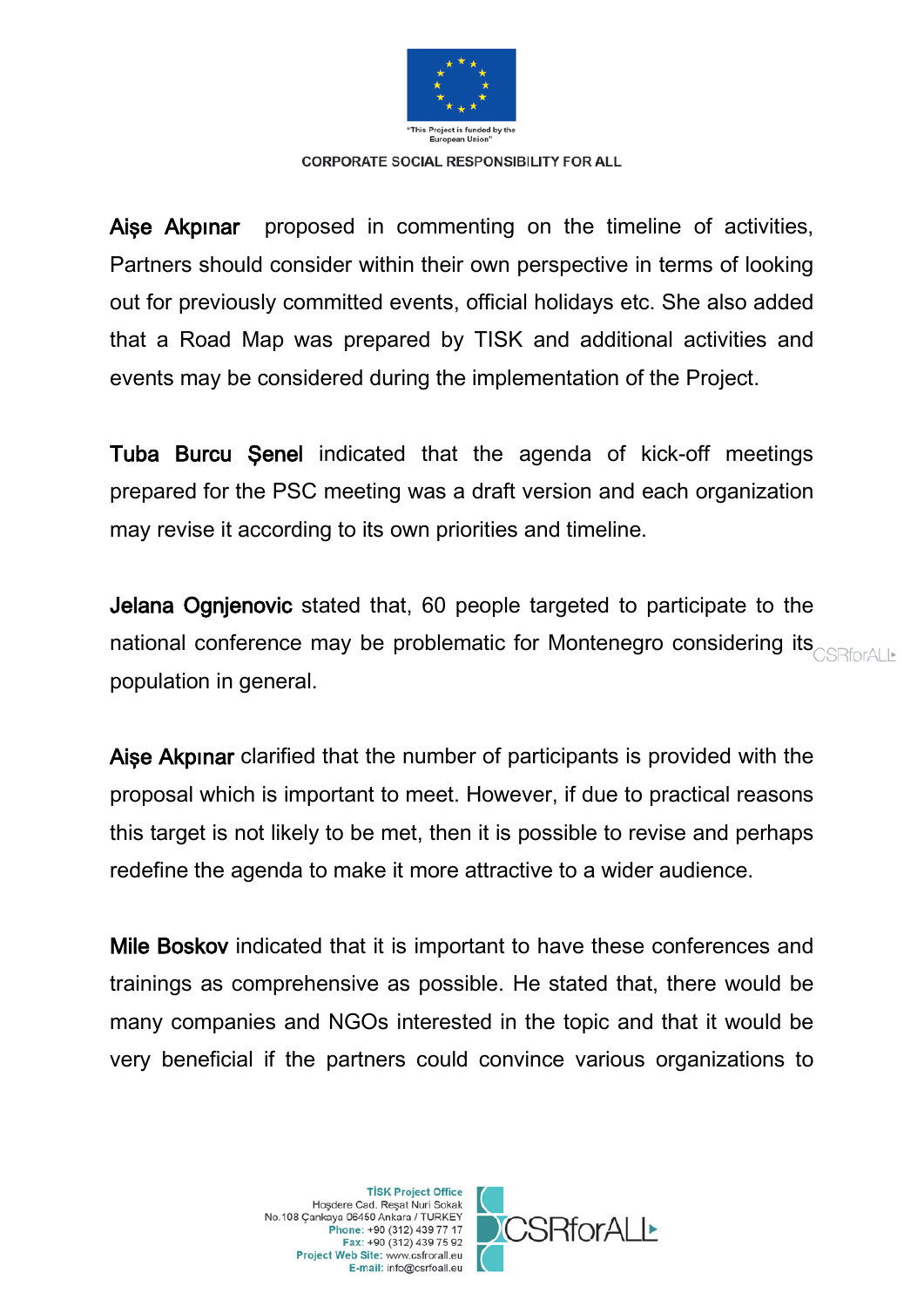

participate to these events. He also added that it would be useful to have additional materials to promote these events.

Jelana Ognjenovic marked that they would try to meet the 60 people target and that it is not necessary to revise number.

Aişe Akpınar recommended that in configuring the National Task Force teams, Partners should primarily consider the professional staff of the organization rather than to appoint someone from outside the organization as this is going to be a capacity building activity. Also with regard to methodology, data collection and other materials, she added that support and contribution of IOE will be sought. **CSRforALL** 

Matthias Thorns indicated that IOE is going to provide necessary tools for partners and stated that the Project must be more comprehensive by integrating other organizations from different countries into the Project, since the round table discussions are for the aim of sharing experience.

Biserka Sladovic indicated that within the context of the project, use of the term ' South East Europe' should be preferred instead of 'Balkan Region'.

Tuba Burcu Senel clarified that this sensitivity for the term 'South East Europe' is going to be immediately taken consideration and the



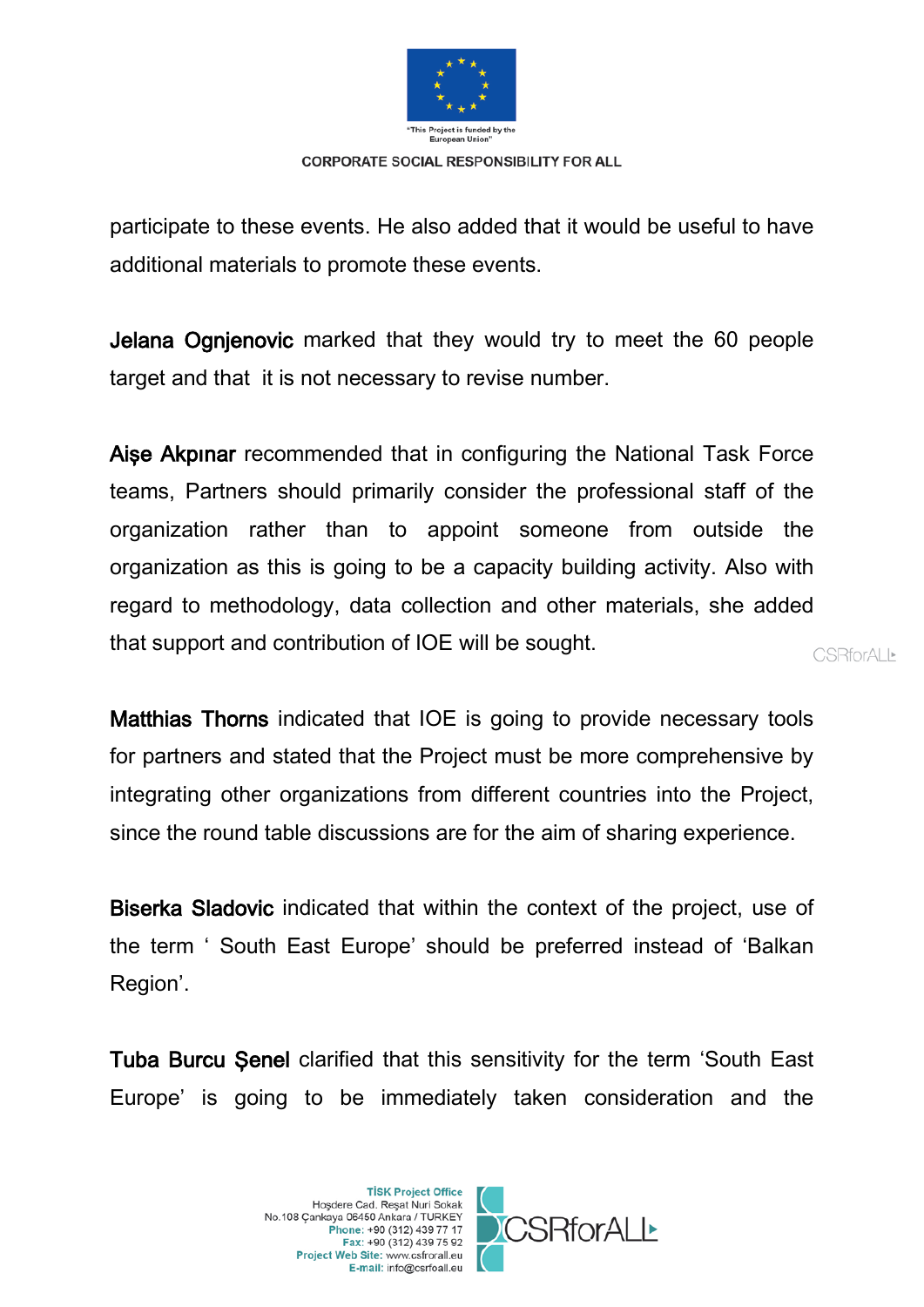

necessary changes will be done through the project documents.

Oana Bara proposed to invite some other projects which were previously selected as best practices before, the kick-off meetings to see how they implemented CSR and share their experiences.

Mile Boskov indicated that his organization is deeply involved in CSR projects and added that he is going to disseminate the agendas as an example to be able to prepare the agenda of Project kick-off meetings based on IOE and EU principles.

Tuba Burcu Senel proposed to postpone the kick-off meeting which is **CORPOTAL IN** planned to take place in Croatia, to be done in the first week of February, since the communication and dissemination strategy is not finalized yet. She also proposed to have second PSC meeting, following the Romania the kick off meeting so that all partners would also participate to the kick off meeting as well.

Biserka Sladovic stated that it would be better to reschedule the kick-off meetings in order to have the communication and dissemination strategy ready until the first kick-off meeting.

Mile Boskov suggested to have the kick off meeting after the PSC meeting in Romania and Oana Bara proposed to have kick off meeting in



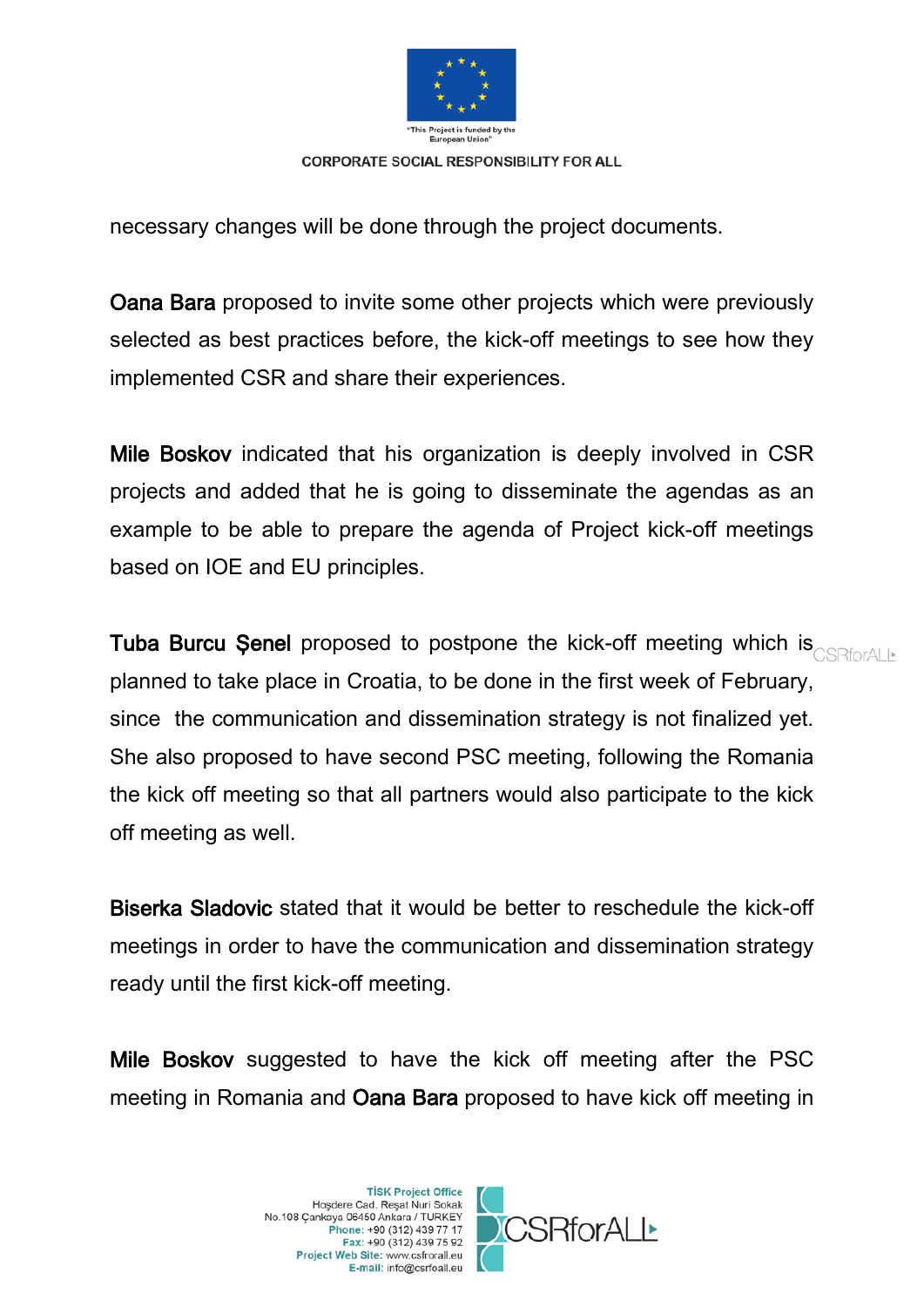

Romania on 5<sup>th</sup> of March and the PSC meeting on 6<sup>th</sup> of March, and also added that Mondays and Fridays should be avoided while planning such activities.

Tuba Burcu Şenel stated that, TISK is going to prepare communication and dissemination strategy including visibility materials such as brochure and leaflets and share them with the partners to be translated into their own language until the first kick-off meeting. She also added that, following the first kick-off meeting in Romania in March, the kick-off meeting will take place respectively in Croatia, Macedonia, Montenegro and finally Turkey before the inception phase deadline. She indicated that, TISK will reschedule the timeline for the kick-off meetings planned **CAR TO ALL** to begin with 5th of March until the end of April.

Matthias Thorns proposed changes on the project website in terms of adding the 'Management Structure' under the 'Project Overview' section; 'Media Center' replaced with 'Resource Center', and adding a media contact person detail inside 'Contact' link; and a section for adding documents related with meetings and events.

Tuba Burcu Senel suggested to add the flags of partner countries and a control panel on the website for partners to be able to upload documents in their own language.



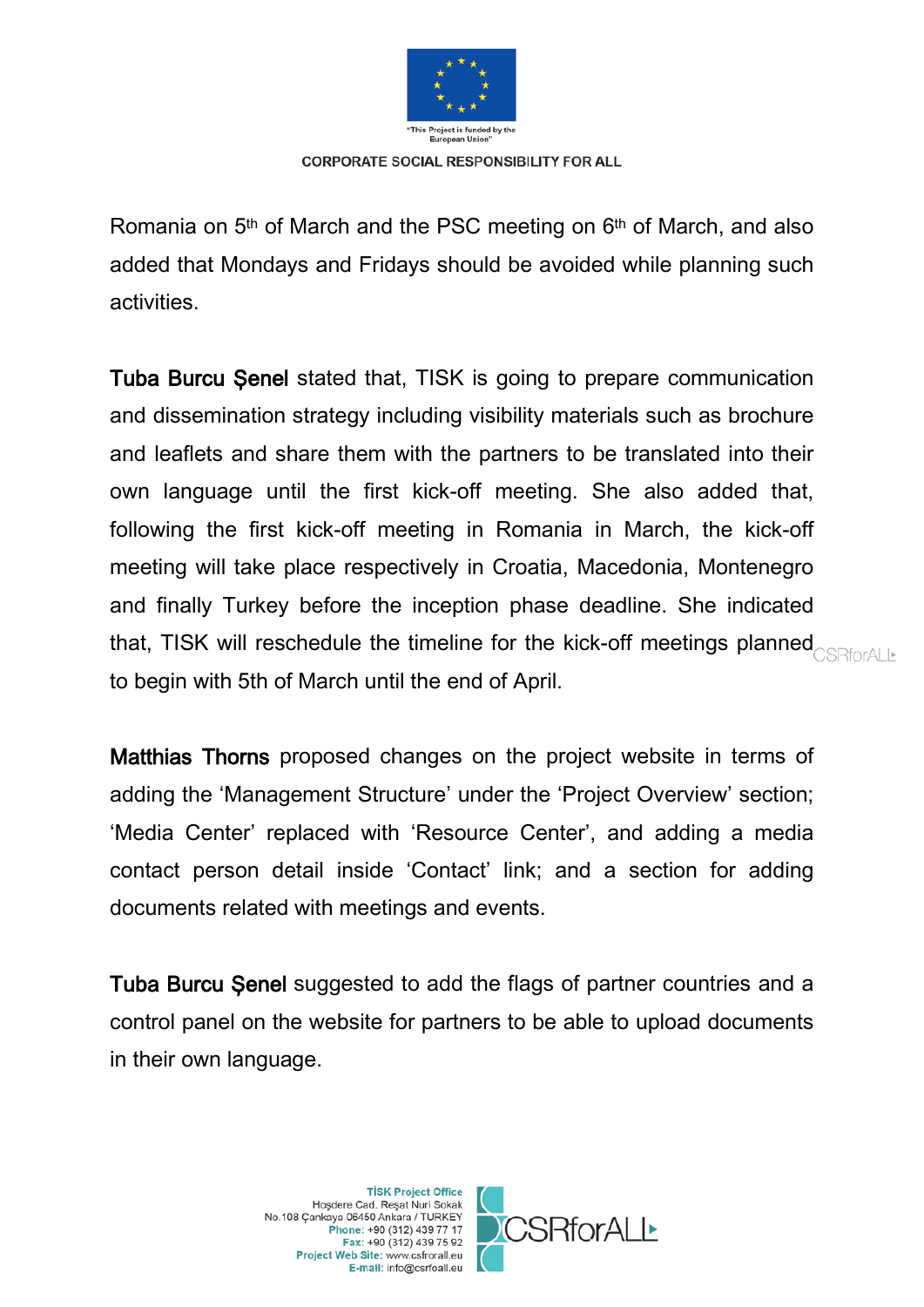

Özgür Doğaç Gürsel indicated that draft design of visibility materials such as brochure, leaflet and posters, will be prepared in English with the guidance of a communication expert and sent to European Commission for the approval. After getting the approval, TISK is going to send draft versions to all partners to be translated into their own languages until the first kick-off meeting.

Irmak İnan gave a summary of the presentation of the project which will be used in the Opening Conference to be held on 21<sup>st</sup> January 2013 in Brussels. She also explained the details for flights and hotel options in Brussels adding the specific requirement as to that only one person from each organization will be covered by the project budget.

Matthias Thorns stated that, he would make effort to arrange a meeting for 22nd of January in Brussels in order to discuss the project and get the proposals from experienced guests whom could be from Business Europe, European Economic and Social Council and European Commission.

Irmak Inan indicated that TISK would prepare an agenda including the presentation of the project, activities of partners and proposals for the meeting on 22nd and send it to Matthias Thorns before sending its final version to the partners.

> **TİSK Project Office** Hoşdere Cad. Reşat Nuri Sokak No.108 Cankaya 06450 Ankara / TURKEY Phone: +90 (312) 439 77 17 Fax: +90 (312) 439 75 92 Project Web Site: www.csfrorall.eu E-mail: info@csrfoall.eu



**CSRforALL\***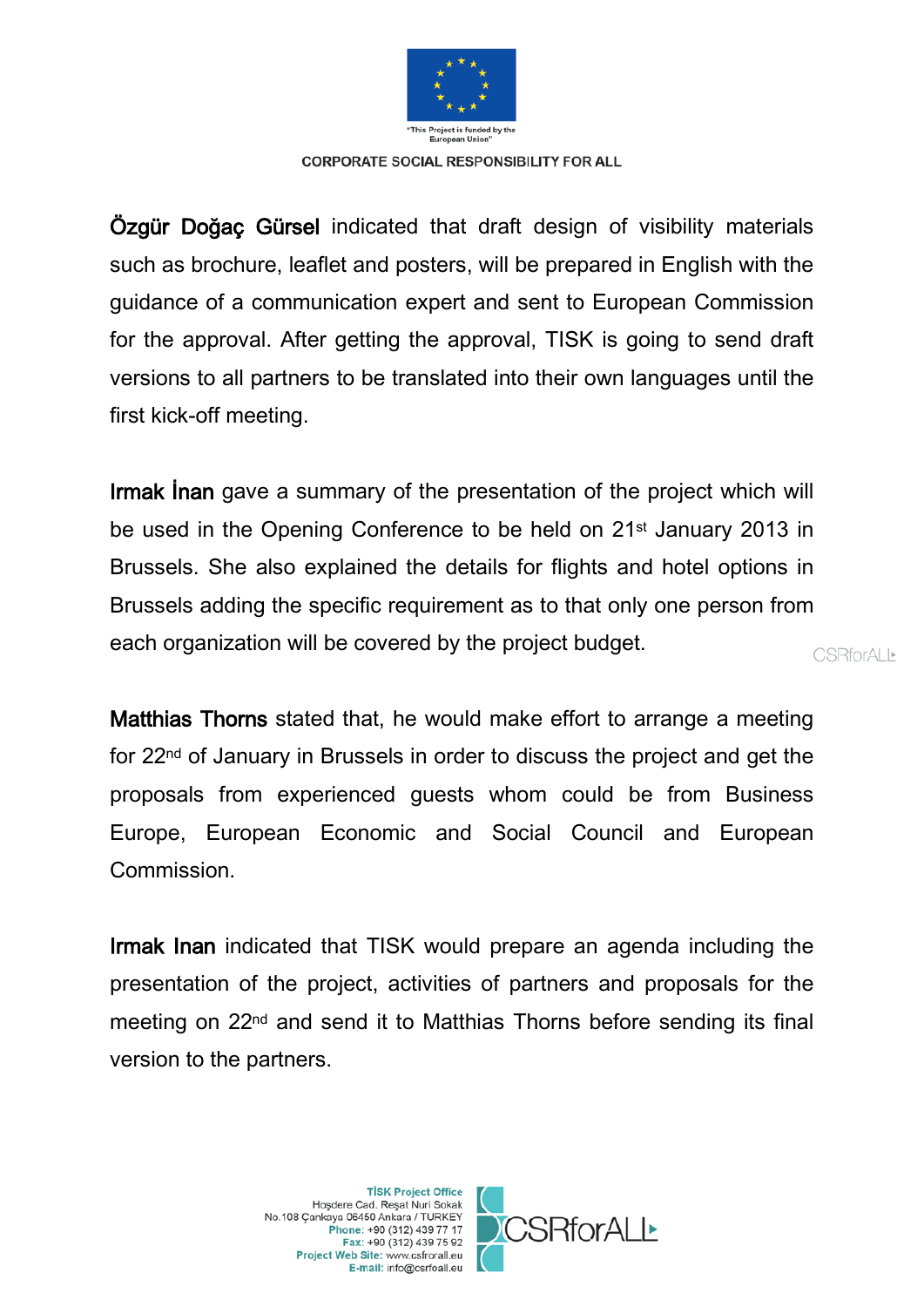

Özgür Doğaç Gürsel stated that some financial issues, those were not clear, will be discussed with an expert from the European Commission Turkey Delegation in the following days and the results of this meeting will be shared with partners in order to ensure the transparency. He added that, since the project has partners from different countries with different languages; English and a common currency Euro should be used for the invoices.

Oana Bara proposed pre-payments for each partner to be used for their activities and a budget breakdown for each partner.

Özgür Doğaç Gürsel noted that TISK is going to provide the budget breakdown for each partner, project contract with the Commission and the Partnership Agreement in two copies to be signed by partners and TISK.

## **Decisions**

Item 2: Project staff as PSC members and contact people for the project approved.

Item 3: Draft version of the timeline for kick-off meetings will be prepared by TISK with the contribution of partners and sent to partners before the second PSC meeting. The first kick-off meeting is planned to take place

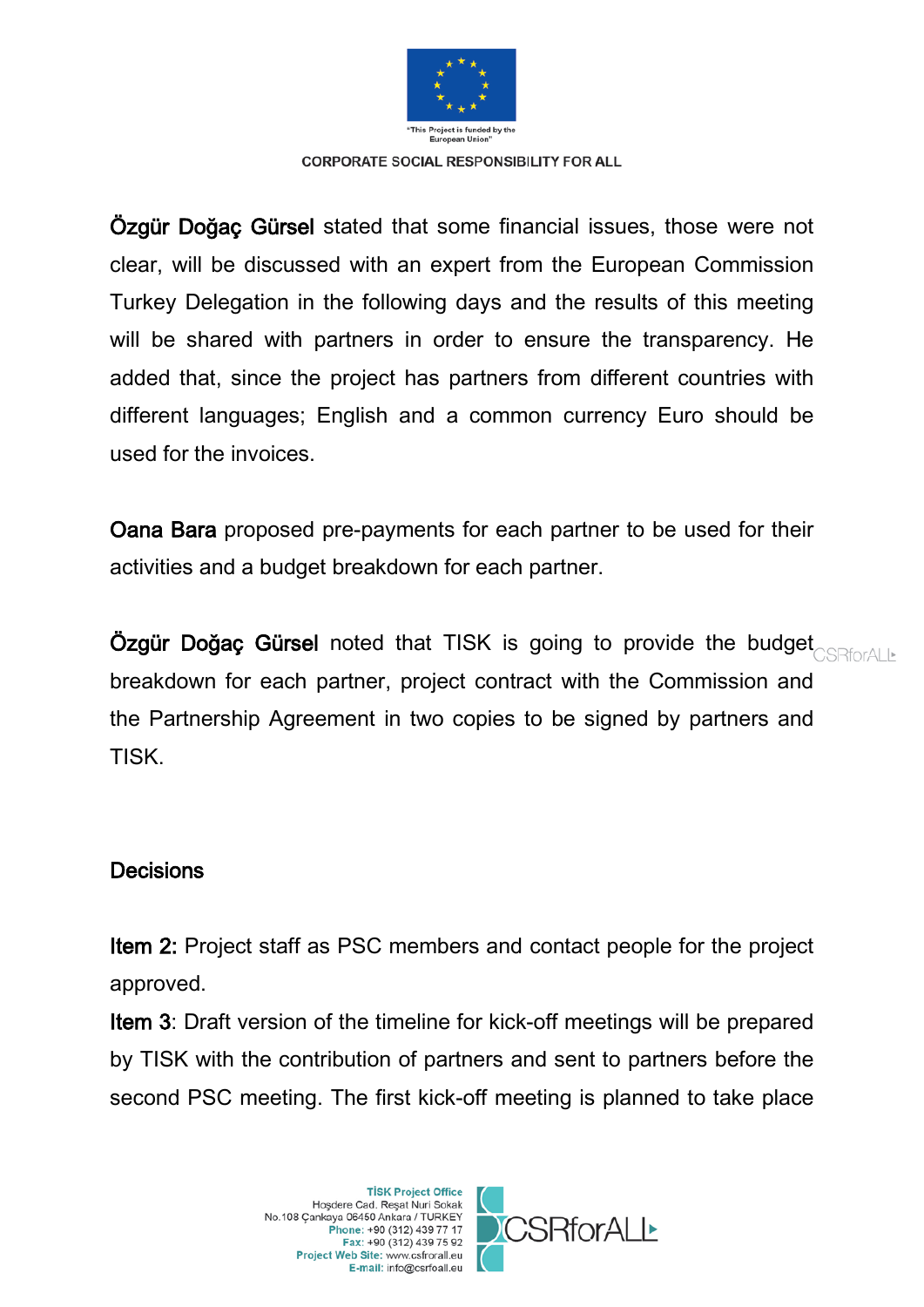

in Romania possibly on  $5<sup>th</sup>$  of March together with the second PSC meeting on 6<sup>th</sup> of March.

Item 4: Draft presentation of the project to be presented at the kick-off meetings approved.

Item 5: TISK is going to prepare communication and dissemination strategy including the draft version of visibility materials such as brochure and leaflets in English and following the approval of European Commission, they will be sent to partners to be translated in their own languages until the second PSC meeting.

Item 6: Following changes will be done on the project website:

'Management Structure' will be placed under the 'Project Overview' section; 'Media Center' will be replaced with 'Resource Center'; a media<sub>CSRforAL</sub> contact person detail will be added inside 'Contact' link; a section for adding documents related with meetings and events will be created; flags of partner countries and a control panel on the website for partners to upload documents in their own language, will be added.

Item 7: Necessary reports will be prepared by TISK together with partners' contribution.

Item 8: The presentation of the project to be used in the Opening Conference approved. Matthias Thorns is going to invite CSR related guests to discuss the project on 22nd January in Brussels. TISK is going to prepare a draft agenda for this meeting and send to partners.

Item 9: Next PSC meeting is going to take place in Romania on 6<sup>th</sup> of March following the kick-off meeting on 5<sup>th</sup> of March.